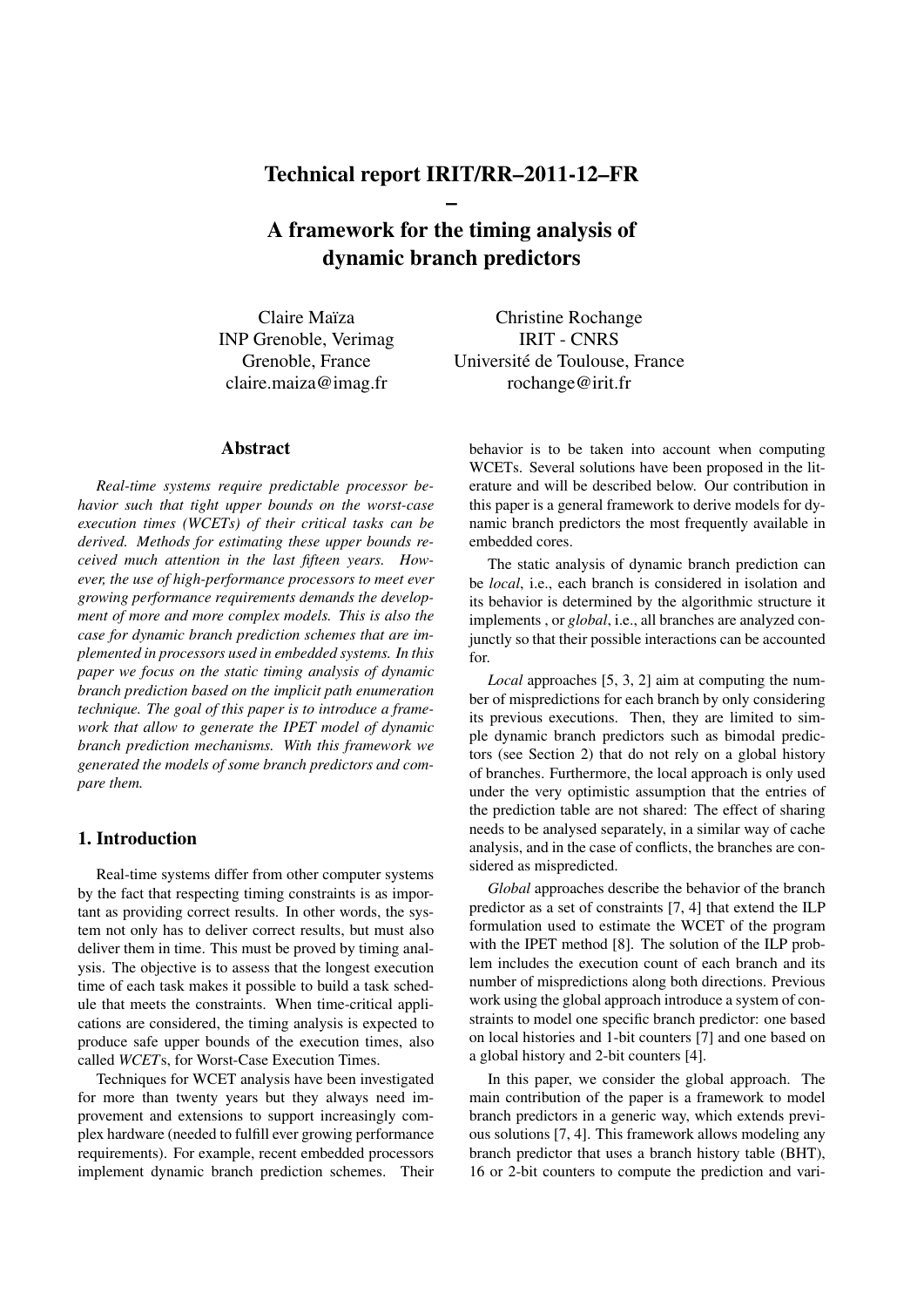ous ways to index the BHT (address of the branch, local or global history, or any combination). It is structured in three parts, each one being related to a view of the BHT behavior: computation of the BHT index, computation of the interdependencies between branches sharing the same BHT entry, and computation of the prediction by prediction counters.

The framework allows to model a large number of BHT configurations. It is generic on:

- the size of the BHT,
- the branch history (local or global),
- the size of the branch history,
- the matching function used to index the BHT (for instance: exclusive-or),
- the size of prediction counters (1 bit or 2 bits).

Varying these parameters, we generate some models of branch predictors. The second contribution of the paper is an evaluation of the global approach based on the generated models. We use the modeling complexity notion [4] to compare the size of the models. From this comparison we conclude about the global approach and the branch predictors that fit better to be modeled by this approach. Note that the timing analyses of branch prediction using these two approaches are limited to architectures that do not exhibit timing anomalies [9], i.e., a misprediction is the worst case and can be accounted for by a fixed constant penalty.

The paper is organized as follows. Section 2 gives a short overview of dynamic branch prediction and lists the schemes that are implemented in some embedded processors. In Section 4 we introduce our framework and show how it can be used to generate the models of some dynamic branch predictors. The approach is evaluated in Section 5 and we give some concluding remarks in section 6.

## 2. Dynamic branch prediction

Branch prediction enhances the pipeline performance by allowing the speculative fetching of instructions along the predicted path after a conditional branch has been encountered and until it is resolved. If the branch was mispredicted, the pipeline is flushed and the correct path is fetched and executed.

The BTB (Branch Target Buffer) is used to (i) detect the presence of a branch instruction in the flow of fetched instructions before it has been decoded and (ii) to provide the branch target address in case the branch is predicted as *taken*. The BTB is indexed by the lower bits of the program counter (PC) and each entry it tagged with the branch address (PC) for verification.

Possible directions of a branch instructions are *taken* (usually coded by "1") or *not taken* (coded by "0"). The dynamic prediction of a branch direction is generally based on a counter that reflects the branch history. A 1 bit counter stores the last outcome of the branch. More

often, a 2-bit saturating counter is used. Its four possible states are show in Figure 1: *strongly taken* (T), *weakly taken* (t), *weakly not taken* (nt) and *strongly not taken* (NT). The counter is incremented when the branch is taken and decremented otherwise. The next instance of the branch is predicted as taken whenever the upper bit is set [10] and not taken when it it cleared. Several prediction counters(to be used by different branches) are maintained in a BHT (Branch History Table).



## **Figure 1. Behavior of a 2-bit branch prediction counter**

Dynamic branch predictors differ by the way they index the BHT: the *bimodal* branch predictor uses the branch instruction address (PC) [10], while global branch predictors use an *n*-bit register that stores the outcomes of the *n* last executed branches [11]. For these schemes, the BHT can be directly indexed by the global history register (see Figure 2) or by a function (generally an exclusive-OR) of the history and the branch PC. This last scheme is known under the name *gshare*. A local history, private to each branch, can also be used.

Note that more complex schemes exist but we have not found them implemented in any embedded processor. Therefore, we do not consider them in this paper.

Unlike the Branch Target Buffer, the Branch History Table is usually not tagged to reduce costs. Two branches reaching the same entry of the BHT use the same prediction counter. Shared entries are more frequent when the BHT is indexed by a global history, even when this phenomenon – known as *aliasing* – is reduced by XOR-ing the history with the branch PC. Sharing can be advantageous (i.e. a branch takes advantage from the fact that its 2-bit counter has been updated by another branch) but it is more often destructive.

| Core                | <b>BHT</b> size | <b>BHT</b> Index   | Prediction |
|---------------------|-----------------|--------------------|------------|
| <b>ARM-CortexA8</b> | 4096            | history and $PC^a$ | 2-bit      |
| $ARM-11b$           | 128             | PC.                | 2-bit      |
| PowerPC-750         | 512             | PC.                | $2$ -bit   |
| <b>MIPS-34K</b>     | 512             | PС                 | $2-hit$    |

*<sup>a</sup>*10 bits of history and 4 bits of PC used to compute the index *<sup>b</sup>*unified BTB and BHT

## **Table 1. Branch predictors implemented in five embedded processors**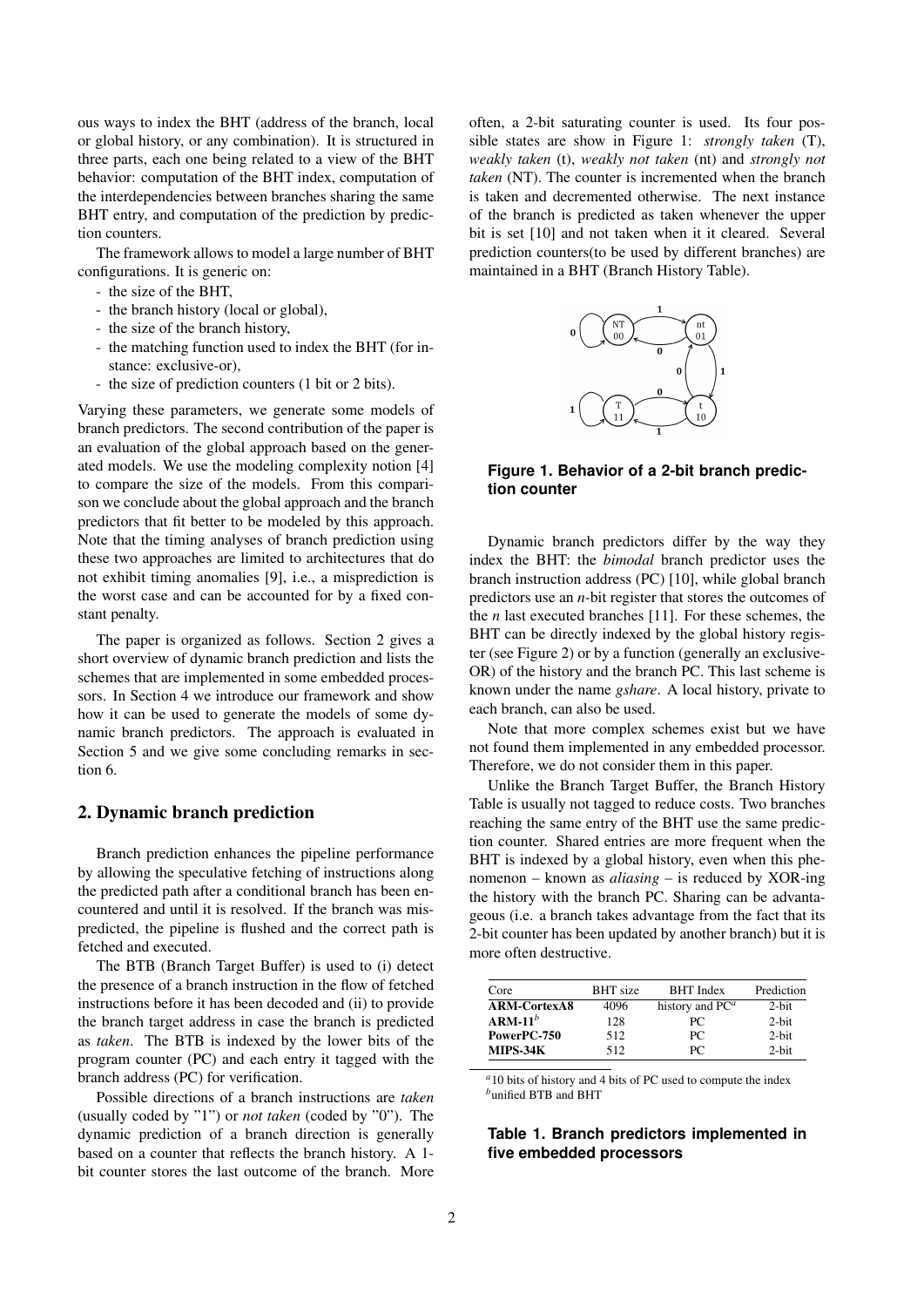

**Figure 2. A global-history dynamic branch predictor**

Table 1 shows the branch prediction schemes that are implemented in five embedded processors. The BHT is indexed by the branch PC in most of the cases. However, one processor implements a global-history branch predictor.

In this paper, we focus on this kind of dynamic predictors. The prediction is based on 2-bits counters, and the BHT is indexed by a function of the branch instruction address and the global history. In the remainder of this paper, we focus on the analysis of the BHT behavior. Modeling the BTB (that contains the target addresses for branches that are predicted taken) is out of the scope of this work. For this reason, we assume that each branch always hits in the BTB. As future work, we plan to combine our analysis to a BTB analysis such as [5, 6].

# 3. Modeling dynamic branch prediction by IPET

Throughout this paper, we use the following notation. A control flow graph is given by:  $CFG = (X, E, st, en)$ where  $X = \{b_0, ..., b_n\}$  denotes the set of basic blocks  $b_i$  of the program and E *⊆* X*×*X the corresponding set of edges connecting them. The entry node is denoted by *entry* and the exit node by *exit*. Furthermore, we denote the set of basic blocks containing a conditional branch by:  $B \subseteq X$ . We also use the set of predecessors of a block and the set of successors:

 $\forall i \in \mathbf{X}, s \in \mathbf{S}_i \Leftrightarrow s \in \mathbf{X} \wedge (i, s) \in \mathbf{E}$ 

 $\forall i \in \mathbf{X}, p \in \mathbf{P}_i \Leftrightarrow p \in \mathbf{X} \wedge (p, i) \in \mathbf{E}$ 

Finally, we use a label on the edges to mark the direction of the conditional branches. The direction of a conditional branch is taken (1) or not-taken (0). Label *u* is used for any edge that is not an outgoing edge of a conditional branch. Formally, we get:

 $D = \{0, 1\}$ ,  $L = D ∪ \{u\}$ *∀e ∈* E*,∃l ∈* L*,label*(*e*) = *l ∀b ∈* B*,∀s ∈* S*b,label*((*b,s*)) *∈* D

Figure 3 shows a CFG that is used as an example in this paper. For this CFG, we have  $X = \{b_0..b_8\}$ , *entry* = *b*<sub>0</sub>, *exit* = *b*<sub>2</sub>, **B** = {*b*<sub>1</sub>*,b*<sub>3</sub>*,b*<sub>5</sub>}, S<sub>3</sub> = {*b*<sub>4</sub>*,b*<sub>5</sub>}*,*  $label((b_3, b_4)) = 1$ ,  $label((b_8, b_3)) = u$ . Note that we do not write label *u* in the figure.



# 3.1. WCET analysis with the IPET

The IPET method [8] aims at determining the longest execution path and computing an upper bound on the WCET. It considers the control-flow graph of the task under analysis. A set of integer variables stands for the execution counts of the nodes (basic blocks) and edges. The execution time of the task can be expressed by  $T = \sum_{i \in \mathbf{X}} x_i t_i$ , where  $x_i$  and  $t_i$  are the execution count and the worst-case execution time of basic block  $b_i$ , respectively. Estimating an upper bound on the WCET consists of maximizing this expression under a set of linear constraints. Flow constraints express the control flow structure of the task, i.e., the relations that must exist between the execution counts of nodes ( $x_i$  for basic block  $b_i$ ) and edges ( $x_i$ <sub> $\frac{d}{d}$ </sub> for the edge from  $b_i$  to  $b_j$  labeled with direction  $d$  – in some equations, we will use the equivalent notation  $x_{\underset{i}{d}}$ ). The flow constraints are:

$$
\forall i \in X, x_i = \sum_{p \in P_i} x_{i} + init_i
$$
  
\n
$$
\forall i \in X, x_i = \sum_{s \in S_i} x_{i} + end_i
$$
  
\n
$$
\sum_{i \in X} end_i = 1
$$
  
\n
$$
\sum_{i \in X} init_i = 1
$$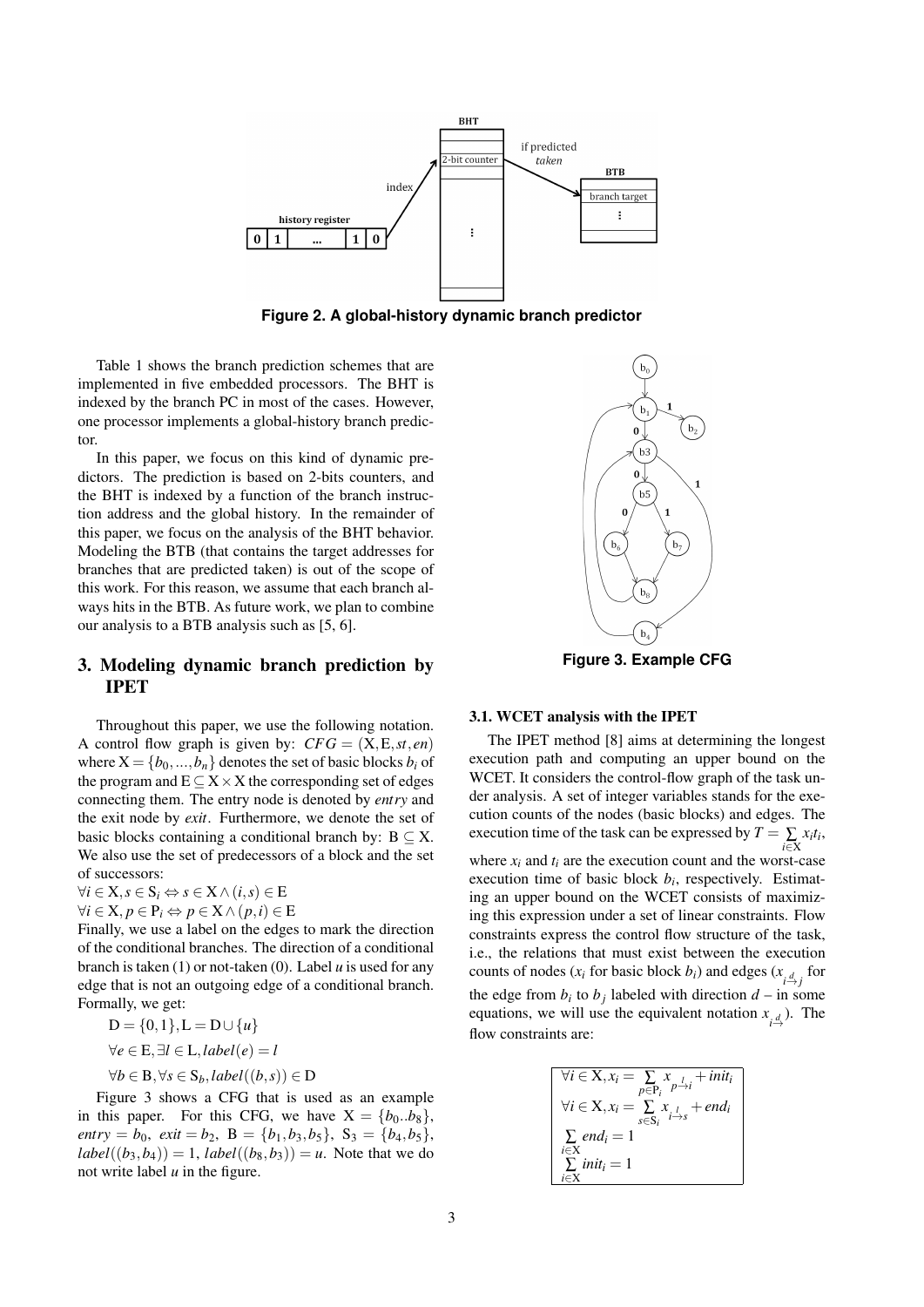Note that *end<sub>exit</sub>* = 1 and  $\forall i \in \mathbf{X}, i \neq exit \Rightarrow end_i = 0.$ Similarly,  $init_{entry} = 1$  and  $\forall i \in X, i \ne entry \Rightarrow init_i = 0.$ 

From the CFG illustrated in Figure 3, the flow constraints for block  $b_3$  are:

$$
x_3 = x_{1\frac{0}{2},3} + x_{8\frac{u}{2},3} + ent_3
$$

 $x_3 = x_{3\overset{0}{\rightarrow}5} + x_{3\overset{1}{\rightarrow}4} + e x_3$ 

To bound the execution counts, the system needs some additional constraints which we call *semantic* constraints. They express loop bounds, infeasible paths, etc. For our example CFG, the system should least include the following semantic constraints:

$$
x_{1\stackrel{0}{\rightarrow}3}\leq MAX_1\times x_{0\stackrel{u}{\rightarrow}1}
$$

 $x_{3\rightarrow 5} \leq MAX_3 \times x_{1\rightarrow 3}$ 

where  $MAX_n$  is a loop bound, i.e. the maximum number of iterations of a loop, that depends on the semantic of the program.

An upper bound on the WCET can be obtained using Integer Linear Program solvers like  $1p\_solve^1$ . The solution is returned as the set of values of the execution counts that maximize the task execution time and satisfy all constraints.

#### 3.2. Integrated analysis of dynamic branch prediction

The IPET method computes the overall execution time of a program by adding the execution times (costs) of the basics blocks weighted by their respective execution count. To take the impact of branch prediction into account, the expression of the execution time is extended with an additional cost for each block that is the target of a conditional branch whenever it is mispredicted.

This cost includes all the effects of branch prediction on the pipeline state. In this paper, we ignore the impact of branch prediction on cache memories (considered as  $perfect<sup>2</sup>$ ).

Note that a conditional branch is always the last instruction of a basic block. In the rest of the paper, for the sake of simplicity,  $b \in B$  is used to denote both a basic block and the conditional branch it ends with (if any).

Variables  $m_{b} \stackrel{d}{\rightarrow}$  and  $m_{b} \stackrel{1}{\rightarrow}$  denote the number of mispredictions for branch  $b \in B$  when it follows direction *d* ∈ {0, 1} (0 is for *not-taken*, 1 for *taken*) while  $v_{b}$ <sup>*d*</sup> is the related cost. The overall execution-time can be expressed by:

$$
T = \sum_{i \in \mathcal{X}} x_i t_i + \sum_{j \in \mathcal{B}} \sum_{d \in \{0,1\}} m_{j \stackrel{d}{\rightarrow}} v_{j \stackrel{d}{\rightarrow}}
$$

Besides the addition of branch misprediction penalties to the objective function, additional linear constraints should express the behavior of the branch predictor. These constraints can be generated in a methodical way through the generic framework we introduce in the next section. They bound the worst-case number of mispredictions for both directions of each branch  $b \in B$ .

# 4. A framework to model dynamic branch predictor using IPET

In this section, we describe our framework. We show how the behaviour of any branch predictor is modeled by the IPET using the global approach.

When the behaviour of the branch predictor at a given point in the program is to be determined, three questions should be answered.

The first one is: *Which entry of the BHT is indexed to predict the branch?* Formally, the set of all indexes is denoted by  $\Lambda = [0.2^n]$  where *n* is the size of the BHT. For each branch  $b \in B$ ,  $\Lambda_b$  is the set of possible indexes of the BHT that may be used to predict this branch. The index  $\lambda_h \in \Lambda_h$  may depend on the state  $\pi_h$  of the global history and on the branch instruction address @:  $\Lambda_b = {\lambda_b | \exists \pi_b \in \Pi_b, \lambda_b = f(\omega, \pi_b)}$  where  $\Pi_b \subseteq \Pi$  is the set of possible values of the global history at *b* (Π is the set of all values of the global history). Note that @ is usually not the whole branch instruction address but only a significant part of it. For a bimodal predictor, the index is computed directly from the branch instruction address:  $\Lambda_b = f(\mathcal{Q}, \pi_b) = \{\mathcal{Q}\}\$ . In the case of gshare, the mapping function *f* is an exclusive-OR:  $\Lambda_b = {\lambda_b | \exists \pi_b \in \Pi_b, \lambda_b = \omega \oplus \pi_b}.$  The set of equations related to this first question is given in Section 4.1. Note that these equations are not derived for predictors that do not use a history register (e.g. bimodal).

The second question is: *Which other branches may access the same BHT entry?* Remember that the capacity of the BHT is limited and it is not tagged with branch addresses: some branches may share the same BHT entry. Such branches may update the 2-bit counter according to their own behaviour and thus influence the prediction. Equations that express the aliasing to the BHT and the order in which competing branches access to the shared BHT entry are given in Section 4.2.

The third question is: *What may be the 2-bit counter's state and thus the predicted direction?* Some equations are required to express the possible behaviours of the 2-bit counter stored in the indexed BHT entry. They are derived in Section 4.3.

Finally, all these equations must be related to build the whole dynamic branch prediction model. This is explained in Section 4.4 The framework being generic, the size of the BHT, the size of the history, and the index function are formally described.

#### 4.1. BHT index

In this Section, we show how the evolution of the global history can be modeled by a system of constraints. A global history is a *n*-bit register. The global history is updated when the branch issue is known ("1" for taken, "0" for not-taken). The update consists of a left shift of the *n −* 1 rightmost bits and an insertion of the issue of the last executed branch to the rightmost position. For instance  $\pi = 0100$  is the new value of the global history

<sup>1</sup>http://lpsolve.sourceforge.net/5.5/

<sup>&</sup>lt;sup>2</sup>Perfect cache means that each access to the cache is a hit.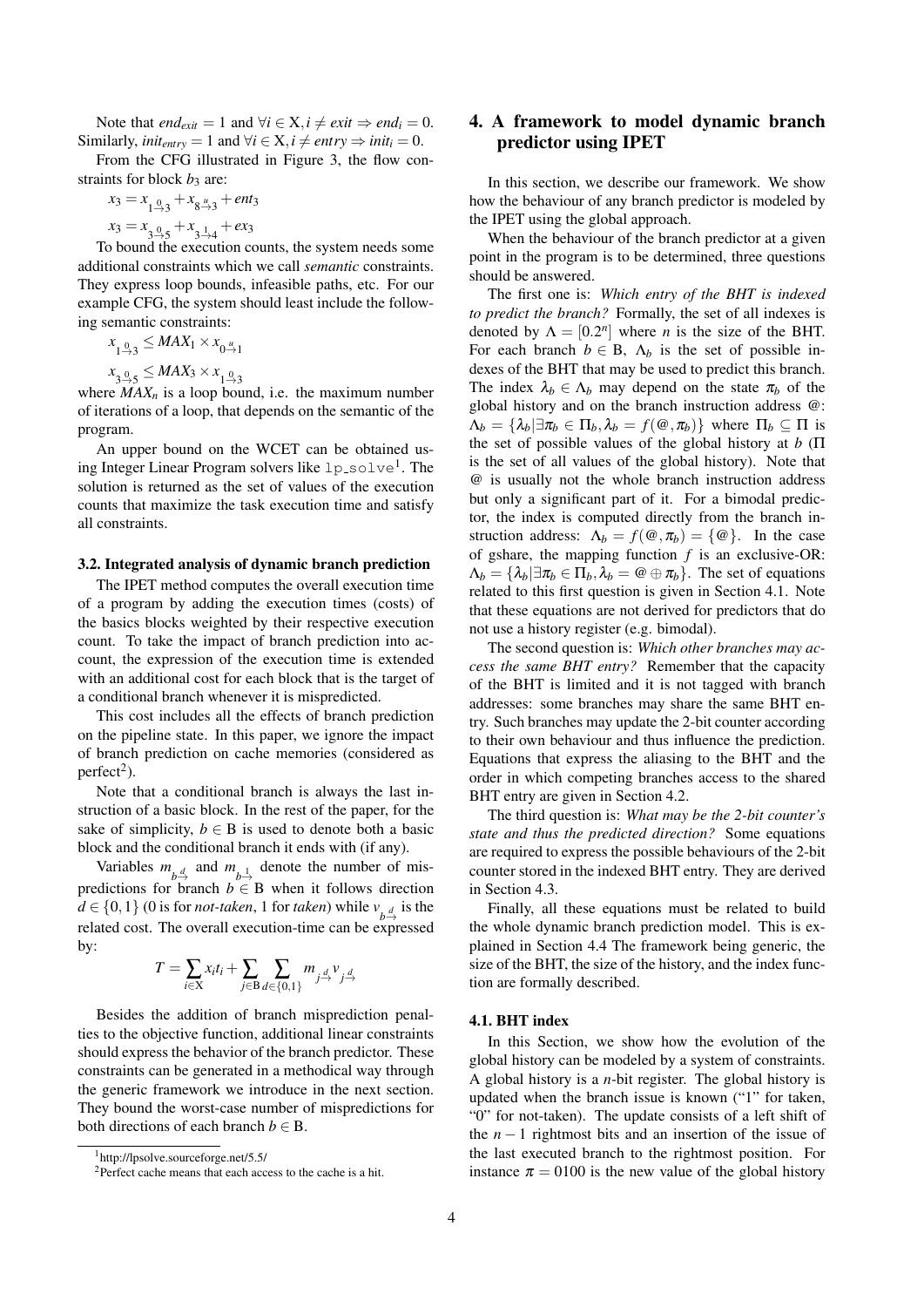when  $\pi' = 1010$  was the previous value and the last branch is solved as "not-taken". The update of the history is denoted by  $\pi = \pi'$ .*d*: the state  $\pi$  is the successor of the state  $\pi'$  (left shift and insert  $d$  to the rightmost position). The value of the global history at a given point *p* in a program depends on the initial value of the global history and on the issue of each executed branch along the path from the *entry* node to *p*.

We introduce a graph to model the evolution of the global history. It depicts the value of the global history depending on the initial value and the issue of previous branches.



**Figure 4. Example: BHG.**

The Branch History Graph (BHG) expresses the overall evolution of the global history for a program. Each node of the BHG fits with a pair  $(b_i, \pi)$  where  $b_i$  is a basic block of the CFG containing a conditional branch and  $\pi$ is one possible value of the global history at this branch. The nodes labelled "init" target the branches that may be the first branch executed. For the sake of simplicity, end nodes are not shown on this graph and on the following ones. The BHG can be automatically built from the CFG. Figure 4 shows the BHG built for the CFG of Figure 3.

From the BHG, we derive a set of equations that will be included in the IPET formulation. The value of the global history depends on the issue of the last executed branches: we use  $p \stackrel{d}{\rightarrow} b$  to denote that  $p \in B$  is the last branch to be executed before  $b \in B$  and *d* was the direction of branch *p* (used to update the global history).

One execution of the program under analysis consists of one path in the BHG from a node  $(b, \pi)$ , where *b* is the first executed branch and  $\pi$  the initial value of the branch history, to a node  $(b', \pi')$  where *b'* is the last executed branch and  $\pi'$  the last value of the history. Flow constraints are derived for each node of the BHG: they link the executions counts of blocks with a given history register value  $(x_b^{\pi})$  to the execution counts of their in- and



## **Figure 5. Example: Execution order between branches sharing the entry** 00 **of the BHT (Branch Conflict Graph)**

out-edges (*x* π  $\begin{bmatrix} \pi \\ b^d \end{bmatrix}$ . Furthermore, if *b* is the first executed branch and  $\pi$  the initial value of the global history then  $\text{init}_{b}^{\pi} = 1$ . Similarly, *end*<sub> $b$ </sub><sup> $\pi$ </sup> = 1 if *b* is the last executed branch. The set of predecessors of a node  $(b, \pi)$  in the BHG is denoted by  $P_b^{\pi}$ .

| $\forall b \in B, \forall \pi \in \Pi_b,$                                                                                           |
|-------------------------------------------------------------------------------------------------------------------------------------|
| $x_b^{\pi} = \sum\limits_{p \in \mathcal{P}_b^{\pi}} \sum\limits_{\pi' \in \Pi} \underset{p \rightarrow} {x^{\pi'}} + init_b^{\pi}$ |
| where $\pi = \pi'.d$ and $p \stackrel{d}{\rightarrow} b$                                                                            |
| $\forall b \in B, \forall \pi \in \Pi_h,$                                                                                           |
| $x_b^{\pi} = x_{b\rightarrow}^{\pi} + x_{b\rightarrow}^{\pi} + end_b^{\pi}$                                                         |
| $\sum$ end $\bar{n} \leq 1$                                                                                                         |
| b∈B<br>$\sum$ init $\frac{\pi}{b} \leq 1$                                                                                           |
|                                                                                                                                     |

In [7] the value of global history is computed for each basic block of the CFG. As this history may only evolve after a conditional branch, we have enhanced this part of the global approach by only taking into account the basic blocks that contain a conditional branch.

#### 4.2. Execution context

The BHT is a *|*Λ*|*-entry table. Each branch *b* may access  $|\Lambda_b|$  2-bit counters during the execution of the program. For a given  $\lambda \in \Lambda_b$ , the prediction of the branch depends on all branches sharing this entry.  $B^{\lambda}$  denotes the set of branches that may access entry  $\lambda$  of the BHT:  $B^{\lambda} = \{b \in B | \lambda \in \Lambda_b\}$ . The prediction counter at  $\lambda$  is updated at each execution of one branch accessing it. Then, the prediction depends on the access sequence to the entry  $\lambda$ . In other words, the prediction of a branch accessing the entry  $\lambda$  depends on the execution sequence of branches in  $B^{\lambda}$ . To model the sharing, we introduce a new graph. It depicts the possible execution sequences between branches in  $B^{\lambda}$ .

A Branch Conflict Graph  $(BCG^{\lambda})$  can automatically be derived for each BHT entry and contains as many blocks as the number of branches sharing this entry ( $|B^{\lambda}|$ ). Figure 5 shows *BCG*<sup> $\lambda=00$ </sup> for the example program (B<sup> $\lambda=00$ </sup>) *{B*1*,B*3*,B*5*}*).

Each BCG is described by IPET: One execution of the program under analysis may consist of at most one path in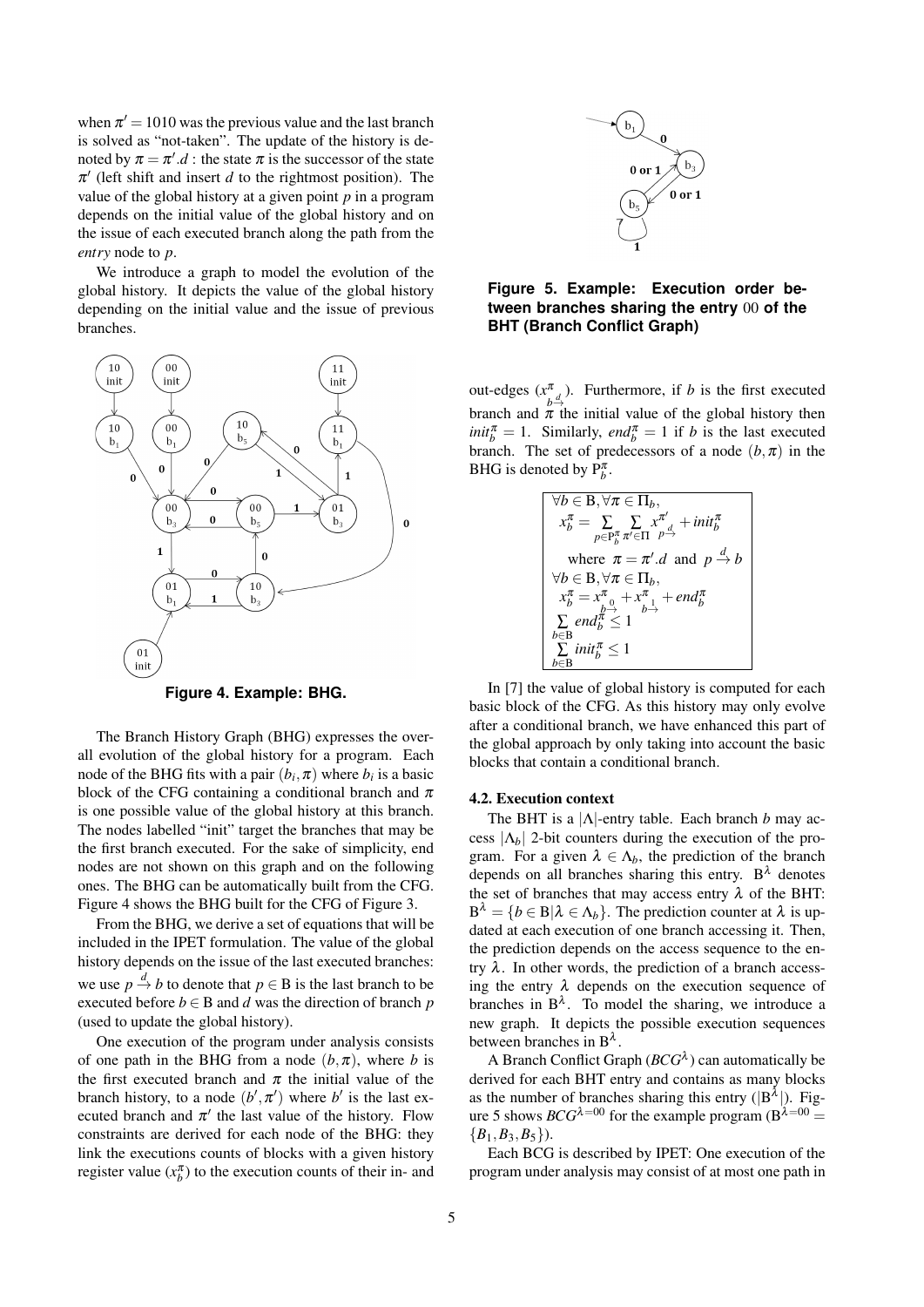a BCG from an initial node to a final node. The init edges of a  $BCG^{\lambda}$  target the possible initial nodes: Branches that may be the first executed with the index value  $\lambda$  (*init*<sub> $b$ </sub><sup> $\lambda$ </sup> = 1 if *b* is the first executed branch with  $\lambda$ ). Similarly, the end edges (not shown) start on the final nodes: Branches that may be the last executed with this history value  $(end_b^{\lambda} = 1$ if *b* is the last executed branch with  $\lambda$ ). The set of constraints corresponding to *BCG*<sup>λ</sup> links the execution order between branches sharing the  $\lambda$ -th entry of the BHT.  $P_b^{\lambda}$ (resp.  $S_b^{\lambda}$ ) denote the set of predecessors (resp. successors) of *b* in  $BCG^{\lambda}$ .

$$
\forall b \in \mathbf{B}^{\lambda}, \quad x_b^{\lambda} = \sum_{s \in \mathbf{S}_b^{\lambda}} (x_{b \to s}^{\lambda} + x_{b \to s}^{\lambda}) + end_b^{\lambda}
$$
  

$$
\forall b \in \mathbf{B}^{\lambda}, \quad x_b^{\lambda} = \sum_{p \in \mathbf{P}_b^{\lambda}} (x_{b \to s}^{\lambda} + x_{b \to b}^{\lambda}) + init_b^{\lambda}
$$
  

$$
\sum_{b \in \mathbf{B}^{\lambda}} end_b^{\lambda} \le 1
$$
  

$$
\sum_{b \in \mathbf{B}^{\lambda}} init_b^{\lambda} \le 1
$$

#### 4.3. Prediction computation

All branches in  $B^{\lambda}$  may be predicted by the counter in the  $\lambda$ -th entry of the BHT. The prediction is given by the state *c* of the counter ( $c \in \mathbb{C}$  and  $\mathbb{C} = \{00, 01, 10, 11\}$ ) and the update of the counter is done according to the update of a saturating 2-bit counter. We introduce a new graph representing the evolution of the 2-bit counter depending on the initial state and the possible transitions.

A Prediction Graph  $(PG^{\lambda})$  is built for each prediction counter (each entry of the BHT) and expresses the possible evolution of this counter. Figure 6 shows  $PG^{\lambda=00}$ for the example program in case the BHT is indexed by the global history. As in the previous steps, this graph is described by a system of constraints. Note that the set of possible transitions to reach (resp. leave) a state depends on the set of possible successors (resp. predecessors) in the related  $BCG^{\lambda}$ . One execution of the program under analysis consists of at most one path in a PG: from the initial state to the final state.

$$
\forall b \in \mathbf{B}^{\lambda},
$$
\n
$$
x_b^{\lambda,00} = \sum_{p \in \mathbf{P}_b^{\lambda}} (x_{\rho \to b}^{\lambda,01} + x_{\rho \to b}^{\lambda,01}) + init_b^{\lambda,00}
$$
\n
$$
x_b^{\lambda,00} = \sum_{s \in \mathbf{S}_b^{\lambda}} (x_{\rho \to s}^{\lambda,00} + x_{\rho \to s}^{\lambda,00}) + end_b^{\lambda,00}
$$
\n
$$
x_b^{\lambda,01} = \sum_{p \in \mathbf{P}_b^{\lambda}} (x_{\rho \to b}^{\lambda,00} + x_{\rho \to b}^{\lambda,10}) + init_b^{\lambda,01}
$$
\n
$$
x_b^{\lambda,01} = \sum_{s \in \mathbf{S}_b^{\lambda}} (x_{\rho \to b}^{\lambda,01} + x_{\rho \to b}^{\lambda,01}) + end_b^{\lambda,01}
$$
\n
$$
x_b^{\lambda,10} = \sum_{s \in \mathbf{S}_b^{\lambda}} (x_{\rho \to s}^{\lambda,01} + x_{\rho \to b}^{\lambda,11}) + init_b^{\lambda,10}
$$
\n
$$
x_b^{\lambda,10} = \sum_{s \in \mathbf{S}_b^{\lambda}} (x_{\rho \to s}^{\lambda,10} + x_{\rho \to b}^{\lambda,11}) + init_b^{\lambda,10}
$$
\n
$$
x_b^{\lambda,11} = \sum_{p \in \mathbf{P}_b^{\lambda}} (x_{\rho \to s}^{\lambda,10} + x_{\rho \to s}^{\lambda,11}) + init_b^{\lambda,11}
$$
\n
$$
x_b^{\lambda,11} = \sum_{p \in \mathbf{P}_b^{\lambda}} (x_{\rho \to s}^{\lambda,11} + x_{\rho \to s}^{\lambda,11}) + end_b^{\lambda,11}
$$
\n
$$
\sum_{s \in \mathbf{S}_b^{\lambda}} \sum_{p \in \mathbf{P}_b^{\lambda}} end_b^{\lambda,c} \le 1
$$
\n
$$
\sum_{b \in \mathbf{B}^{\lambda}} \sum_{c \in C} end_b^{\lambda,c} \le 1
$$

A misprediction occurs each time a fired transition does not match to the prediction given by its source state, e.g., leaving the state 00 by a transition labeled 1.

| $\rightarrow$ s<br>$s \in S^{\lambda}_{\mu}$ |  |
|----------------------------------------------|--|
| $x^{\lambda,10}$<br>$s \in S$                |  |

In [7] Li et al. consider a 1-bit counter. In this case, the evolution does not need to be modeled by additional constraints because the counter state is the issue of the last executed branch. The number of mispredictions is given by:

$$
\begin{bmatrix}\nm_{b\rightarrow}^{1} = \sum_{s \in S_{b}^{\lambda}} x_{b\rightarrow s}^{0} \\
m_{b\rightarrow}^{\lambda} = \sum_{s \in S_{b}^{\lambda}} x_{b\rightarrow s}^{1} \\
m_{b\rightarrow}^{\lambda} = \sum_{s \in S_{b}^{\lambda}} x_{b\rightarrow s}^{1}\n\end{bmatrix}
$$

In the remainder of this paper, we only focus on 2-bit counters which are the most frequently used due to their highest accuracy.

#### 4.4. Model of branch predictor

In this subsection we describe the whole framework. First, we focus on the generation of the graphs: branch history graph, branch conflict graphs and prediction graphs. Then, we show how to build the whole system of constraints: it is based on the three subsets of constraints described in previous subsections and on some additional constraints that are necessary to create a link between the three subsets and the IPET from the CFG. Finally, we summarize how to use the framework: what are the parameters and an example of configuration.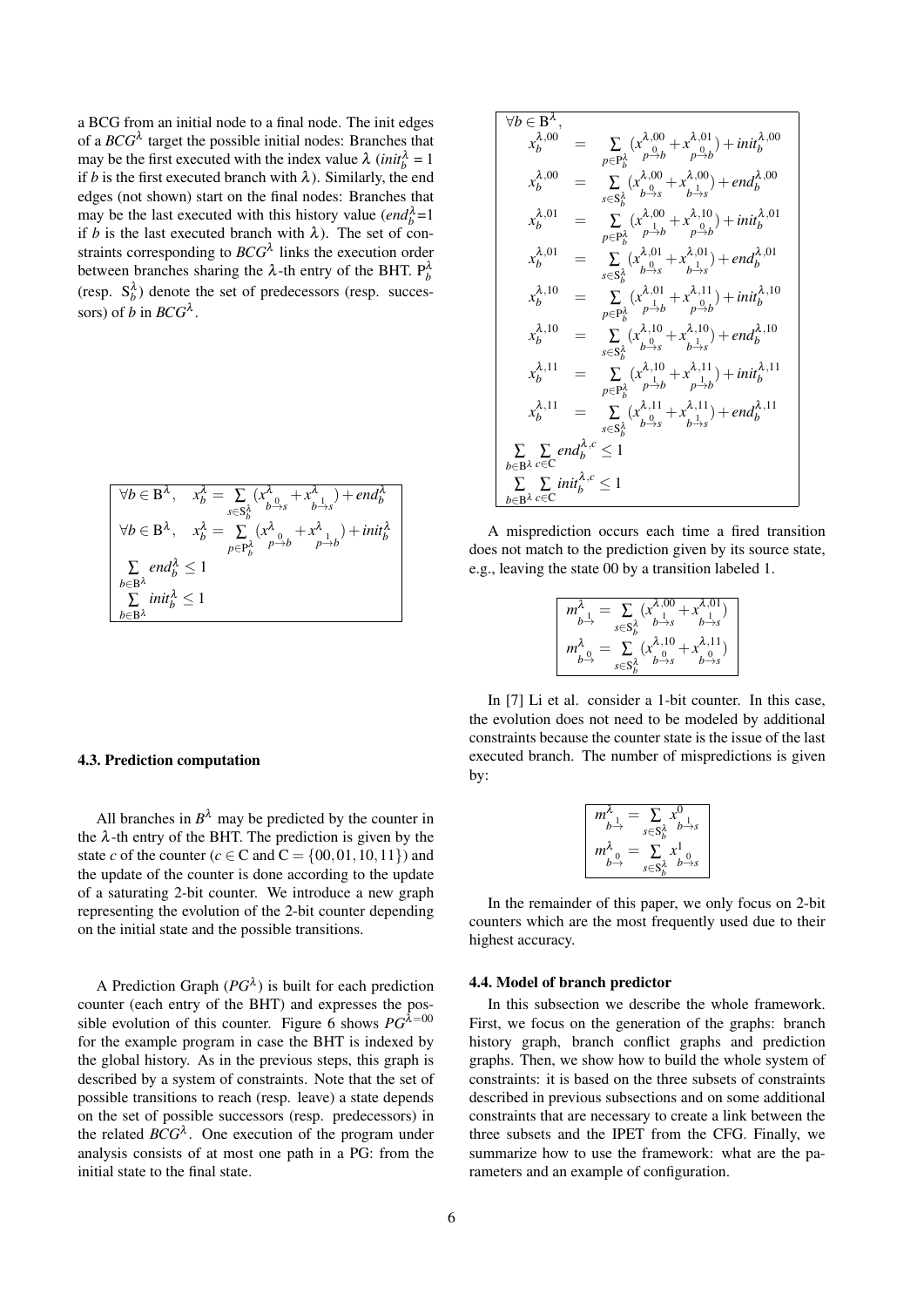

**Figure 6. Example: 2-bit counter evolution for**  $\lambda = 00$  ( $PG^{00}$ , history-indexed BHT)

| x <sub>b</sub> | CFG             |
|----------------|-----------------|
|                | BHG             |
|                | $BCG^{\lambda}$ |
| .c             | $G^{\lambda}$   |

**Table 2. Variable used for the number of occurences of a block in the different graphs.**

Graph generation All the graphs on which the generation of constraints is based on are generated from the CFG. The BHG is given by a partition of the CFG block: The BHG contains only the basic blocks with two outgoing edges (conditional branch).

Each BCG is a partition of the BHG or of the CFG.  $BCG^{\lambda}$  is built from:

- all BHG blocks  $(b, \pi)$  with  $\lambda = f(\pi)$ , in case a global history is used,
- all CFG blocks ending by a conditional branch which BHT index is  $\mathcal{Q}_b = \lambda$  for the bimodal predictor.

From each  $BCG^{\lambda}$ , one  $PG^{\lambda}$  is built: for each edge in  $BCG^{\lambda}$  the corresponding transitions are generated in the related *PG*<sup>λ</sup> .

The whole framework In the rest of this section, we explain how to build the whole system of constraints and list the additional constraints generated for that purpose. Table 2 reminds the notation for the number of occurences of a block depending on the corresponding graph.

A BHG is needed when a history is used to index the BHT. If the histories are local, then a BHG is built for each history register<sup>3</sup>. In case of a global history, one BHG is generated. In a BHG, more than one block  $(b, \pi)$  may refer to the same block *b* in the CFG. The set of constraints generated to link the subsystems related to the CFG and the BHG is:

| $\forall b \in B, x_b = \sum x_b^{\pi}$<br>$\pi \in \Pi_h$                                                                                                                                              |
|---------------------------------------------------------------------------------------------------------------------------------------------------------------------------------------------------------|
| $\Big\vert \ \ \forall b \in \mathbf{B}, \forall d \in \{0,1\}, \quad x_{\underset{b}{\rightarrow}} = \sum_{\pi \in \Pi_b} x_{\underset{b}{\rightarrow}}^{\pi} + end_{\underset{b}{\rightarrow}}^{\pi}$ |
| $\forall b \in B, \forall \pi \in \Pi_b, \quad end_b^{\pi} = end_{b}^{\pi} + end_{b}^{\pi}$                                                                                                             |

Note that accounting for the last branch in the BHG does not include the last issue of this branch. However, in the CFG this last issue is needed to obtain the correct number of occurences of the related edge in the CFG.

One *BCG*<sup>λ</sup> is generated for each λ *∈*Λ. The *|*Λ*|*subsets of constraints derived from those BCGs are linked to the whole system of constraints by:

$$
\begin{cases}\n\forall b \in \mathbf{B}, \forall \lambda \in \Lambda_b \\
x_b^{\lambda} = x_b^{\pi} \quad where \quad \lambda = f(\pi, \mathcal{Q}) \\
\forall b \in \mathbf{B}, \forall d \in \{0, 1\}, \\
x_{b \to} = \sum_{\lambda \in \Lambda_b} \sum_{s \in \mathbf{S}_b^{\lambda}} x_{b \to s}^{\lambda} + end_{b \to s}^{\lambda} \\
\forall b \in \mathbf{B}, \forall \lambda \in \Lambda_b, \quad end_b^{\lambda} = end_{b \to s}^{\lambda} + end_{b \to s}^{\lambda}\n\end{cases}
$$

Note that in case of a bimodal branch predictor,  $x_b^{\pi} = x_b$ and  $f(\pi, \omega) = \omega$ .

For each  $BCG^{\lambda}$  one  $PG^{\lambda}$  is generated.

$$
\forall b \in \mathbf{B}, \forall \lambda \in \Lambda_b \quad x_b^{\lambda} = \sum_{c \in \mathbf{C}} x_b^{\lambda,c}
$$
\n
$$
\forall b \in \mathbf{B}, \forall \lambda \in \Lambda_b, \forall s \in \mathbf{S}_b^{\lambda}, \quad x_{b \to s}^{\lambda} = \sum_{c \in \mathbf{C}} x_{b \to s}^{\lambda,c}
$$
\n
$$
\forall b \in \mathbf{B}, \forall \lambda \in \Lambda_b, \quad end_b^{\lambda} = \sum_{c \in \mathbf{C}} end_b^{\lambda,c}
$$
\n
$$
\forall b \in \mathbf{B}, \forall \lambda \in \Lambda_b, \quad \text{init}_b^{\lambda} = \sum_{c \in \mathbf{C}} \text{init}_b^{\lambda,c}
$$
\n
$$
\forall b \in \mathbf{B}, \forall d \in \{0,1\}, \quad m_{b \to s} = \sum_{\lambda \in \Lambda_b} m_{b \to s}^{\lambda}
$$

Note that if  $b \in B^{\lambda}$  is the first (resp. last) executed with  $\lambda$ then  $init_b^{\lambda} = \sum_{c \in \mathbb{C}} init_b^{\lambda,c} = 1$  (resp.  $end_b^{\lambda} = \sum_{c \in \mathbb{C}} end_b^{\lambda,c} = 1$ ).

 $3$ Note that in case of pattern history table (PHT) containing local histories, some branches may share a PHT entry: A BHG is derived for each entry of the PHT.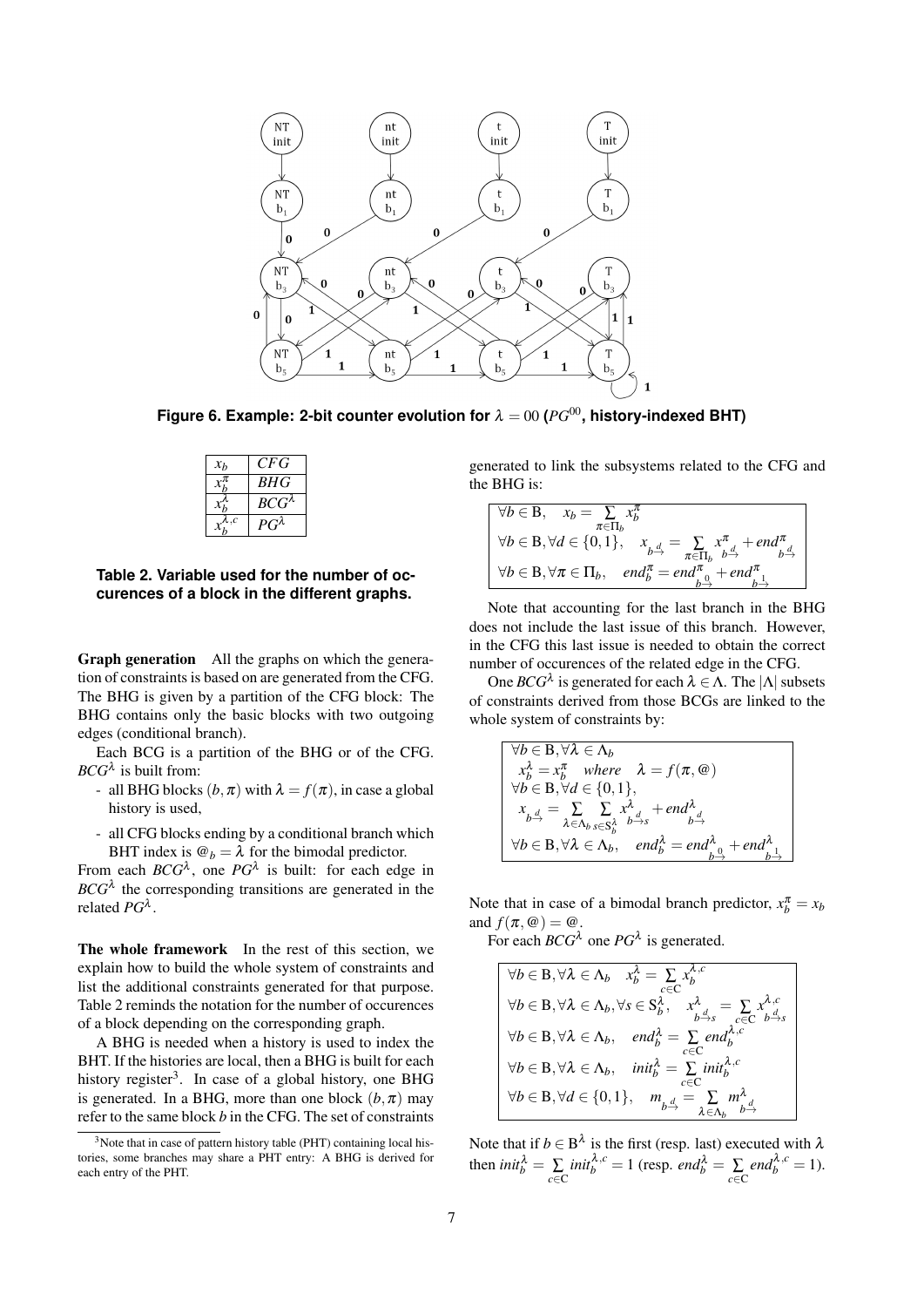Configuration of the framework The global approach was introduced by Li *et al.* [7]. The first model was for a *1-bit* global predictor whose BHT is indexed by the branch history. Their model accounts for interferences due to BHT entries sharing. This model corresponds to the following configuration of our framework:

- branch history: global
- index of the BHT:  $\lambda = f(\pi, \omega) = \pi$
- size of the prediction counter: 1 bit

In [4], a model of a branch predictor based on *2-bit* counters was introduced and we used it to build the models of two 2-bit branch predictors: a bimodal predictor (PCbased indexing) and a global 2-bit predictor whose BHT is indexed by a global branch history. This model corresponds to the following configuration of our framework:

- branch history: global
- index of the BHT:

 $\lambda = f(\pi, \omega) = \pi$  or  $\lambda = f(\pi, \omega) = \omega$ 

- size of the prediction counter: 2 bits

In this paper, we present the model in a generic way that eases the understanding of the set of constraints. Furthermore, this framework allows to model any branch predictor which would use the BHT. The configuration of the framework depends on:

- size of the BHT
- size of the history
- branch history: global or local
- index of the BHT:  $\lambda = f(\pi, \omega)$
- size of the prediction counter: 2 bits or 1 bit

Note that the index may be any index that could be generated from the branch instruction address and a branch history. Furthermore, they may be more than one history if a PHT is used.

The framework is implemented in OTAWA: a WCET computation tool [1]. For a given branch predictor, this tool may compute the WCET by integrating the constraints in the whole ILP system of constraints. It may also generate separately the system of constraints for the branch predictor model that could be added in any other WCET tool. This only requires to use the same variables for the CFG nodes.

## 5. Experimental results

In this paper, we introduce a framework that helps in generating models for a variety of dynamic branch predictors. These models are to be included in the IPET formulation of WCET computation to analyse the behavior (quality of the prediction of branch directions).

In this section, our goal is to give an insight into how complex the generated models can be. In other words, we evaluate the global approach by comparing some models generated by our framework. With this information the end-user may retain or reject a possible target core with dynamic branch prediction, depending on the resources (including time) he is ready to allocate to timing analysis. This may be useful when the development processes rely on very short steps for new code generation and analysis between two test phases. Before this, we report some bounds on the WCET that we evaluated for some benchmark codes. They show that taking dynamic branch prediction into account when performing WCET analysis is really needed to avoid the overestimation of considering every conditional branch as mispredicted. Then, we show how to quantify the size of the models we generate,

Using the framework, we have generated models for three branch predictors based on 2-bit counters. They differ in how the BHT is indexed. The first one  $(BP_{\omega})$  is the so-called bimodal predictor that selects a BHT entry from the branch address (direct-mapping scheme:  $\lambda =$  $f(\pi, \omega) = \omega$ . The second one  $(BP_H)$  uses the global history (built from the outcomes of the last executed branches) as an index to the BHT ( $\lambda = f(\pi, \omega) = \pi$ ). The third one ( $BP_{@\oplus H}$ ), known as gshare, computes the index to the BHT by XOR-ing some bits of the global history and some bits of the branch PC ( $\lambda = f(\pi, \omega) = \pi \oplus \omega$ ). For the three of them, we assume a 16-entry Branch History Table (choosing such a small size was dictated by the small size of our benchmarks). For the two last ones, we consider a 4-bit global history. Bits 4 to 7 of the branch instrction address are used to index the BHT when the branch predictor is bimodal or gshare.

Our experiments consider a processor with a 2-way superscalar 4-stage pipeline that implements out-of-order execution. We assume that the system includes SRAM memories for instructions and data, with a short (1-cycle) latency. The models for dynamic branch predictors have been implemented in OTAWA, our WCET computation tool [1]. Implementing a branch predictor model consists in adding specific constraints to the basic IPET formulation. We consider a set of benchmarks that belong to the SNU-RT collection<sup>4</sup> and are frequently considered for the evaluation of WCET analysis techniques. They are listed in Table 3.

## 5.1. Impact of branch prediction modeling on the **WCET**

Table 4 shows how modeling dynamic branch prediction improves the accuracy of WCET estimates: taking into account the behavior of the branch predictor instead of considering each branch as mispredicted. Results are provided for each of the three predictors considered in this paper. For most of the benchmarks, taking dynamic branch prediction into account improves the estimated WCET by 5% to 10%, and the improvement even reaches more than 25% for the fibcall program. The weakest results are for the jfdctint program that contains only three branches executed in sequence.

These results show how much important it is to model dynamic branch prediction when the WCET accuracy is critical. However, modeling branch prediction has a cost in terms of time required to perform WCET analysis time.

<sup>4</sup>http://archi.snu.ac.kr/realtime/benchmark/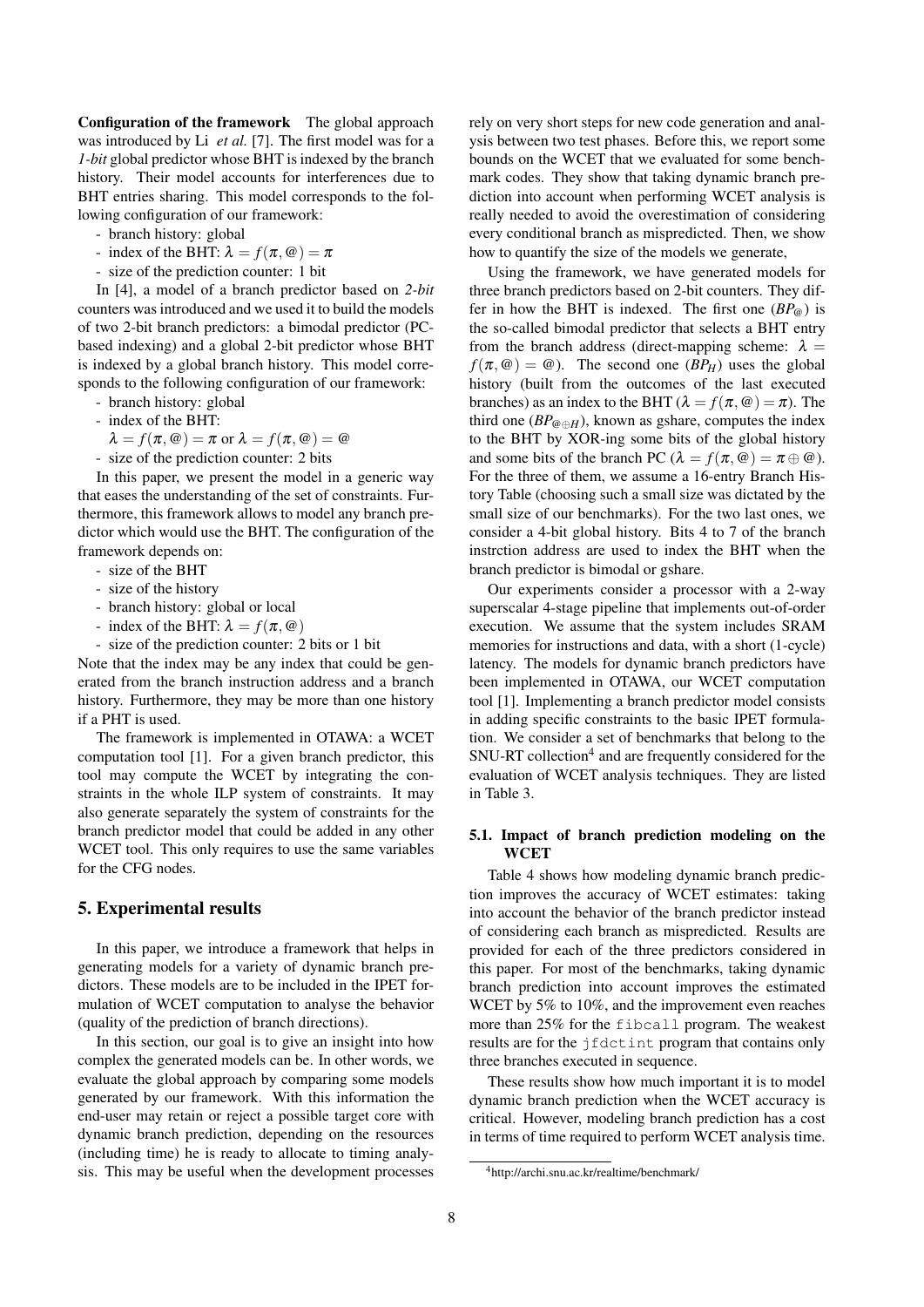| <b>Benchmark</b> | # bbs | # bchs         | <b>Function</b>                                                  |  |
|------------------|-------|----------------|------------------------------------------------------------------|--|
| fibcall          |       |                | Summing the Fibonacci series                                     |  |
| insertsort       | 8     | $\overline{c}$ | Insertion sort for 10 integer numbers                            |  |
| ifdctint         | 13    |                | JPEG slow-but-accurate integer implementation of the forward DCT |  |
|                  |       |                | (Discrete Cosine Transform)                                      |  |
| matmul           | 19    |                | Matrix multiplication                                            |  |
| qurt             | 74    | 21             | Root computation of quadratic equations                          |  |

**Table 3. Benchmarks**

|            | $BP_{@}$ | $BP_H$   | $BP_{@ \oplus H}$ |
|------------|----------|----------|-------------------|
| fibcall    | $-27.7%$ | $-25.0%$ | $-27.7%$          |
| insertsort | $-10.9%$ | $-10.1%$ | $-9.1\%$          |
| ifdctint   | $-4.5\%$ | $-3.7\%$ | $-3.5%$           |
| matmul     | $-8.1\%$ | $-7.8%$  | $-6.9\%$          |
| qurt       | $-11.2%$ | $-5.4\%$ | $-9.8\%$          |

#### **Table 4. Impact on the estimated WCET**

This will be shown below and should be considered when selecting a processor with dynamic branch prediction.

#### 5.2. Estimating the modeling complexity

In the domain of computer science, the notion of complexity often refers to the number of steps required to solve a problem using a given algorithm. For example, the complexity of solving an Integer Linear Program (ILP) is the time it takes to compute the values of the variables when maximizing (or minimize) the objective function as a function of the problem size. Naturally, this time depends to a large extent on the algorithm implemented by the ILP solver that is used. This is why our objective is mainly to estimate the complexity of the model in terms of the number of variables and constraints. It is expected that the modeling complexity will turn into a timing complexity to solve the problem but there might be some differences according to the solving tool.

## **Table 5. Sets used in modeling-complexity functions.** A **is the set of useful indexes in case the predictor is bimodal (**@ *∈* A**). )**

|                           | Set of basic blocks that ends with a conditional<br>branch                                                                              |
|---------------------------|-----------------------------------------------------------------------------------------------------------------------------------------|
|                           | Set of branch directions $D = \{0, 1\}$                                                                                                 |
| $B_{int}^G$ / $B_{int}^G$ | Set of branches that can be the first/last executed in<br>the related graph<br>$(BHG: G =$<br>$\pi$ , $BCG^{\lambda}$ : $G = \lambda$ ) |
| $SkG$ / $PkG$             | Set of successors/predecessors of branch $b \in B$ in<br>the related graph<br>$\pi$ , $BCG^{\lambda}$ : $G = \lambda$ )<br>$(BHG: G =$  |

To express the modeling complexity of a branch prediction scheme, we specify a triplet  $\langle C, V, A \rangle$  where C is the number of constraints of the ILP formulation, V is the number of variables and A the arity of the formulation. The arity of a constraint is the number of variables involved in this constraint. The arity of the formulation is the maximum arity among all the constraints. In [4], we have shown that these three components of the complexity triplet can be computed from characteristics related to the program code under analysis. Tables 5 shows all data used to express the modeling complexity. Table 6, 7 and 8 present the modeling-complexity functions for the three branch predictors (bimodal, history-based indexes, pcxor-history-based indexes). These modeling-complexity functions show what influences the modeling-complexity variation. To analyse the modeling-complexity variation, we compare modeling complexity of different models. Results are presented in the remainder of the section.

**Table 6. Modeling complexity of the PCindexed BHT (bimodal:**  $\lambda = \omega$ )

| $C = \sum (14 + 4 S_h^{\lambda} ) + 2 A $<br>$h \in B$                                                                                 |
|----------------------------------------------------------------------------------------------------------------------------------------|
| $\mathbf{V} = \sum_{b \in \mathbf{B}} (12 \mathbf{S}_b^{\lambda} +6) + \sum_{\lambda \in \mathbf{A}} (4 \mathbf{B}_{init}^{\lambda} )$ |
| $\mathbf{A} = 1 + 4 \times \max_{\lambda \in A} ( \mathbf{S}_{b}^{\lambda} )$                                                          |

**Table 7. Modeling complexity of the historyindexed BHT (2-bit global history,**  $\lambda = \pi$ )

| $C = \sum (9 + 12 \Pi_b  + 4 \sum  S_b^{\pi}  + 2 \Pi  + 2$<br>$h \in B$<br>$\pi \in \Pi_h$                                                                                                                                                                                                                                                   |  |  |  |
|-----------------------------------------------------------------------------------------------------------------------------------------------------------------------------------------------------------------------------------------------------------------------------------------------------------------------------------------------|--|--|--|
| $\mathbf{V} = \sum_{b \in \mathbf{B}^{\pi}}  \Pi_b  + \sum_{b \in \mathbf{B}^{\pi}}  \Pi_b  + 4 \sum_{\pi \in \Pi}  \mathbf{B}_{init}^{\pi}  + \sum_{b \in \mathbf{B}} (2 + \sum_{\pi \in \Pi_b} (9 +  \mathbf{S}_{b}^{\pi} ))$<br>$b \in \overline{\mathbf{B}}_{end}^{\overline{\pi}}$ $b \in \overline{\mathbf{B}}_{init}^{\overline{\pi}}$ |  |  |  |
| $\mathbf{A} = 1 + \max_{b \in \mathbf{B}, d \in \mathbf{D}} \left( \sum_{c \in \mathbf{C}} \sum_{\pi \in \Pi_h}  S_b^{\pi}  \right)$                                                                                                                                                                                                          |  |  |  |

**Table 8. Modeling complexity of the "history-xor-pc"-indexed BHT (2-bits global history,**  $\lambda = \omega \oplus \pi$ 

| $C = \sum_{b} (9 + 2 \Pi_b  + 13 \Lambda_b  + 4 \sum_{b}  S_b^{\lambda}  + 2 \Lambda  + 2$<br>$\lambda \in \Lambda_h$<br>$b \in B$                                                                                                                                                                                                                       |
|----------------------------------------------------------------------------------------------------------------------------------------------------------------------------------------------------------------------------------------------------------------------------------------------------------------------------------------------------------|
| $\mathbf{V} = \sum_{b \in \mathbf{B}_{end}^{\pi} \frac{ \Lambda_b }{\Delta_b \mathbf{E}_{end}^{\pi}} - \sum_{b \in \mathbf{B}_{int}^{\pi} \frac{ \Lambda_b }{\Delta_b \mathbf{E}} + \sum_{\lambda \in \Lambda}  \mathbf{B}_{init}^{\lambda}  + \sum_{b \in \mathbf{B}} (2 + \sum_{\lambda \in \Lambda_b} (9 + 12 \mathbf{S}_{b}^{\lambda} ) + 3 \Pi_b )$ |
| $\mathbf{A} = 1 + \max_{b \in \mathbf{B}, d \in \mathbf{D}} (\sum_{c \in \mathbf{C}} \sum_{\lambda \in \Lambda_b}  S_b^{\lambda} )$                                                                                                                                                                                                                      |

## 5.3. Impact of the modeling complexity on the ILP solving time

In Figure 7, the solving time of the model of a bimodal branch predictor with a 16-entry BHT is confronted with each component of the modeling complexity. We observe that they all follow the same shape. This clearly suggests that the modeling complexity has an impact on the time needed to solve the integer linear program.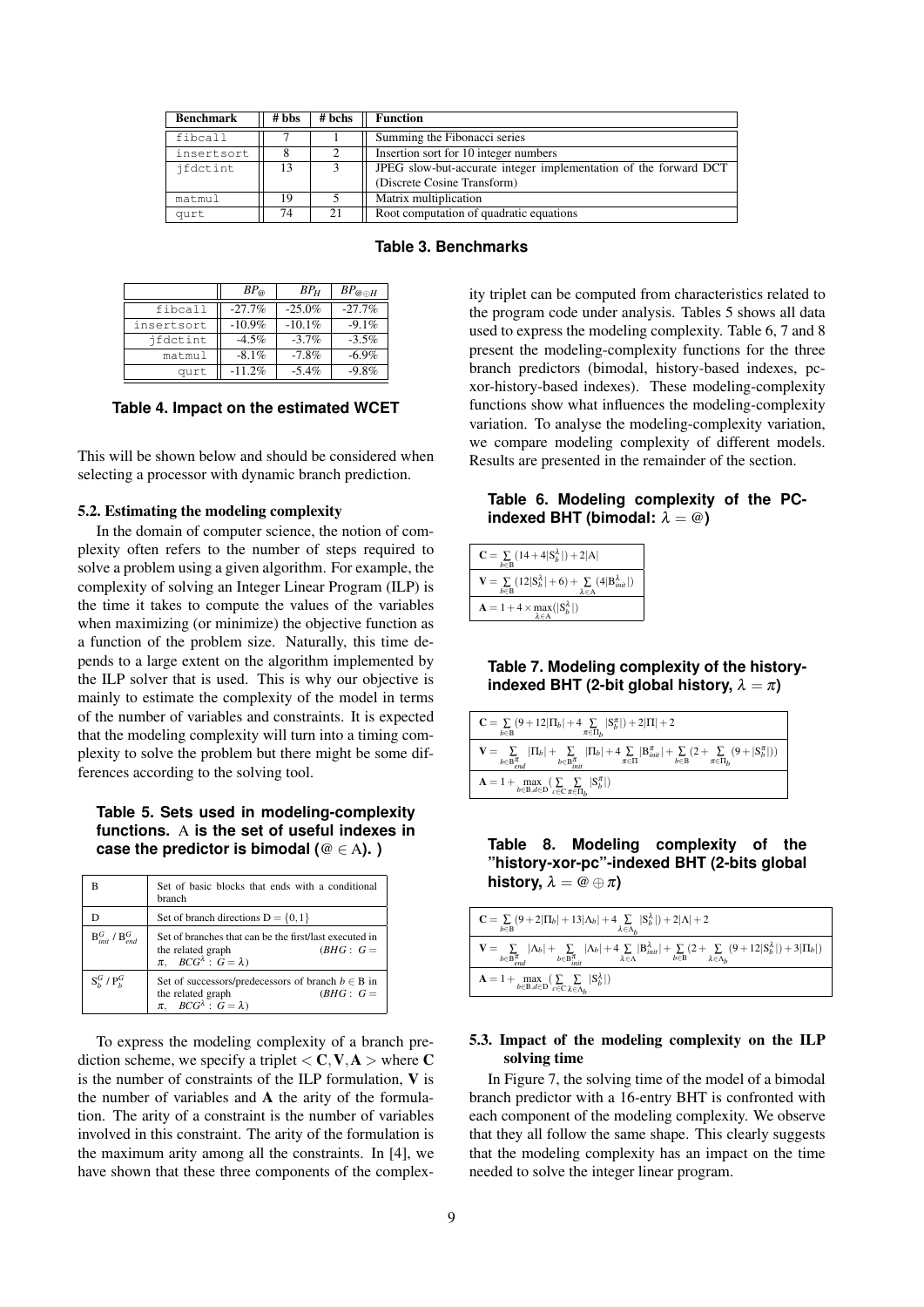

**Figure 7. Modeling complexity vs solving time**

## 5.4. Modeling complexity of dynamic branch predictors

Table 10 shows the the modeling complexity of three dynamic branch predictors. For all the benchmarks, the bimodal predictor  $(BP_{\varphi})$  is the one that exhibits the lower complexity by far. This is due to the absence of constraints that model the changes on the global history (since this predictor does not use it). On the contrary, the history indexed predictor (*BPH*) has the largest complexity due to the fact that several branches may share the same BHT entry. This occurs less often with the gshare (*BP*@*⊕H*) predictor that enhances the distribution of branches over the table entries. As a result, the complexity of  $BP_{@\oplus H}$ is generally lower than that of *BPH*. An exception is for fibcall that has a very small number of branches. Table 11 shows the mean number of branches that share a BHT entry, which quantifies the so-called phenomenon of *aliasing*. The bimodal ( $BP_{@}$ ) and gshare ( $BP_{@} \oplus H$ ) predic-

| Benchmark  | # cons. $(C)$ | # vars $(V)$ | arity $(A)$ |
|------------|---------------|--------------|-------------|
| fibcall    |               |              |             |
| insertsort |               |              |             |
| ifdctint   | 32            | 30           |             |
| matmul     |               |              |             |
| qurt       | ドラ            |              |             |

**Table 9. Initial complexity of the ILP formulation**

|            | $BP_{@}$ | $BP_H$ | $BP_{@ \oplus H}$ |
|------------|----------|--------|-------------------|
| fibcall    | H        | 0.8    | ገ 9               |
| insertsort | 14       | 2.6    | 1.6               |
| ifdctint   | 1.5      | 2.3    | 19                |
| matmul     | 11       | 2.7    | 1.4               |
| qurt       | 2.5      | 6.5    | 38                |

## **Table 11. Aliasing to the BHT (# branches sharing an entry)**

tors generally exhibit less conflicts than the pure global history-based predictor (*BP<sub>H</sub>*). It appears that the program with the highest rate of conflicts (qurt) is the one that exhibit the highest complexity by far. Our measurements also show that this program is the one that necessitates the longest time to solve the ILP problem (*∼* 200 ms while the other programs needed *∼* 0.2 ms for the bimodal predictor).

Table 12 gives the modeling complexity of a global branch predictor (*BPH*) when considering two sizes for the prediction history register: 2 bits and 4 bits. Whatever the quantifier  $(C, V \text{ or } A)$ , the complexity significantly increases with the history register length.

The results presented above highlight the factors that influence the modeling complexity: the indexing scheme to the BHT, the length of the history register, the average number of branches sharing an entry in the BHT. Indexing the BHT with the global history register (*BPH*) generates a high complexity, and this is expanded by a larger history register. Using an XOR operator (*BP*@*⊕H*) to combine the history and the branch PC reduces the aliasing phenomenon and clearly reduces the complexity.

We claim that these results should be kept in mind when selecting a processor with dynamic branch pre-

|            | # constraints $(C)$ | # variables $(V)$ | arity $(A)$  |
|------------|---------------------|-------------------|--------------|
| fibcall    | $\times$ 1.4        | $\times$ 1.8      | $\times$ 1.9 |
| insertsort | $\times$ 3.2        | $\times$ 3.6      | $\times$ 3.4 |
| ifdctint   | $\times$ 2.7        | $\times$ 3.0      | $\times$ 3.3 |
| matmul     | $\times$ 3.2        | $\times$ 4.0      | $\times$ 4.4 |
| qurt       | $\times$ 2.5        | $\times$ 3.1      | 67           |

**Table 12. Impact of the history length on the complexity (4-bit vs 2-bit)**